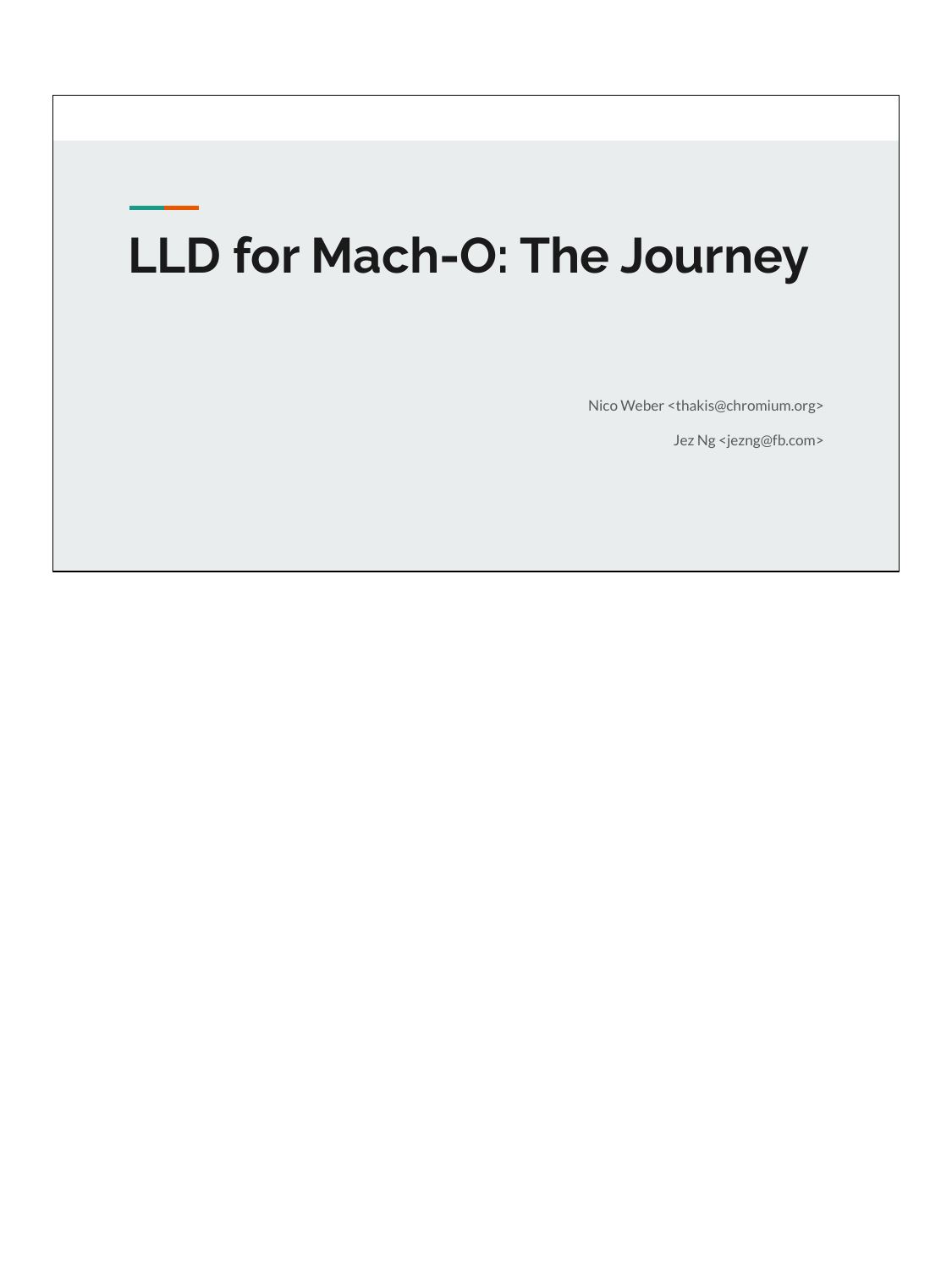### **Who we are**

jezng@:

- Works on toolchains at Meta
- Formerly: Android bytecode optimization, Hack type-checking
- Motivation for LLD: iOS builds too slow, especially for local development

(jez: jez)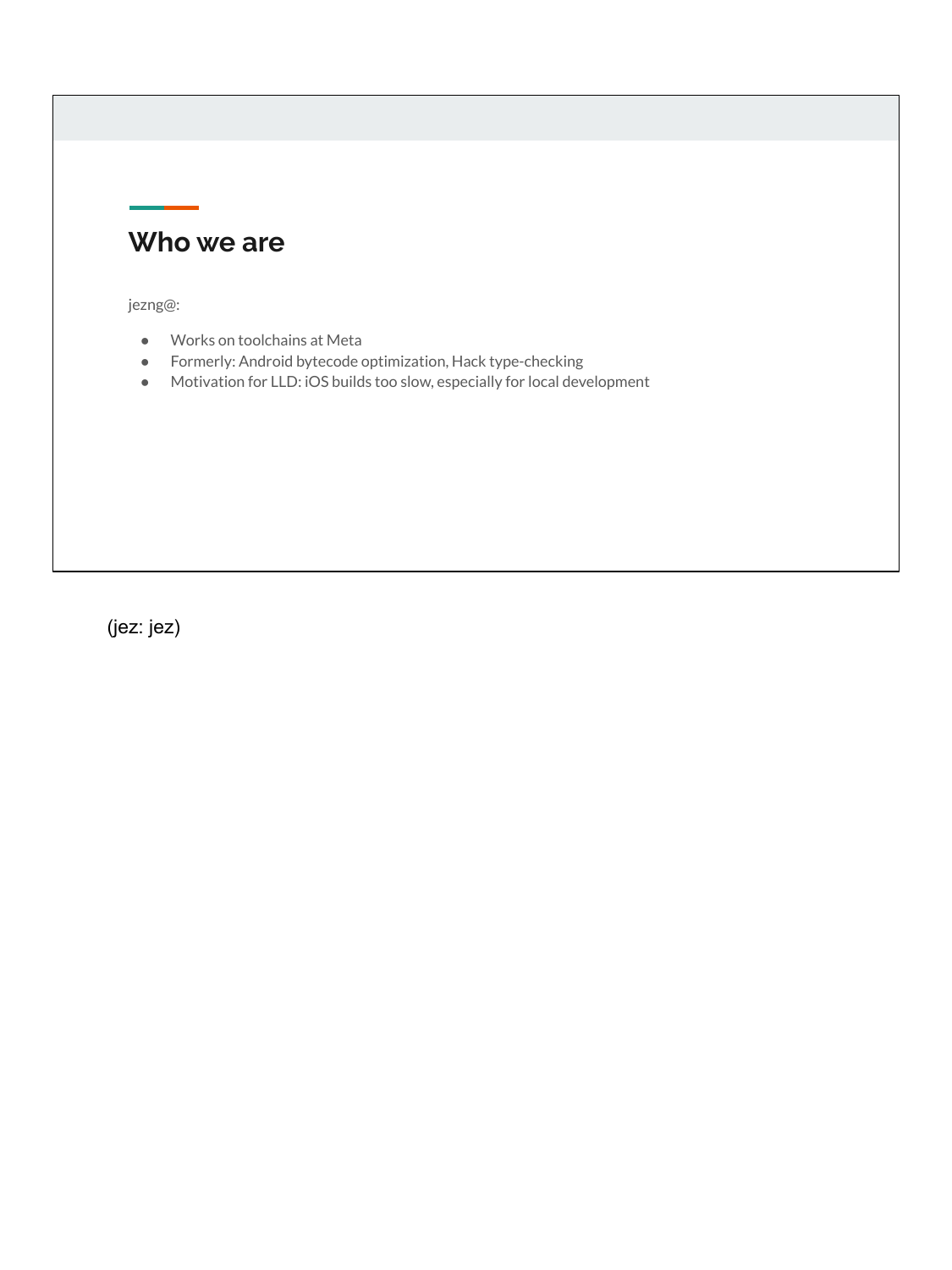### **Who we are**

thakis@: Works on Chrome at Google.

Chrome runs on Android/Fuchsia/Chrome OS/iOS/Linux/macOS/Windows. Used to use ~7 different compilers, 4 different linkers, 3 different build systems. Now (mostly) one across all platforms.

Did (with others):

- Ninja everywhere (1000x as fast as xcodebuild, 20x as fast as make)
- Clang-cl, first open-source MS-ABI compat toolchain
- LLD/ELF (5x as fast as gold, 20x as fast as BFD ld) and LLD/COFF (10x as fast as link.exe)
- Statically linked libc++ for Chrome everywhere
- Various performance improvements here and there

I'm Nico, I work on chrome. Chrome runs on many different and we used to use many different compilers, linkers, build systems, c++ standard libraries, and that was a bit of a drag. So we set out to fix that, and we're mostly done with that. We often ended up with something that was at least an order of magnitude faster than the old thing.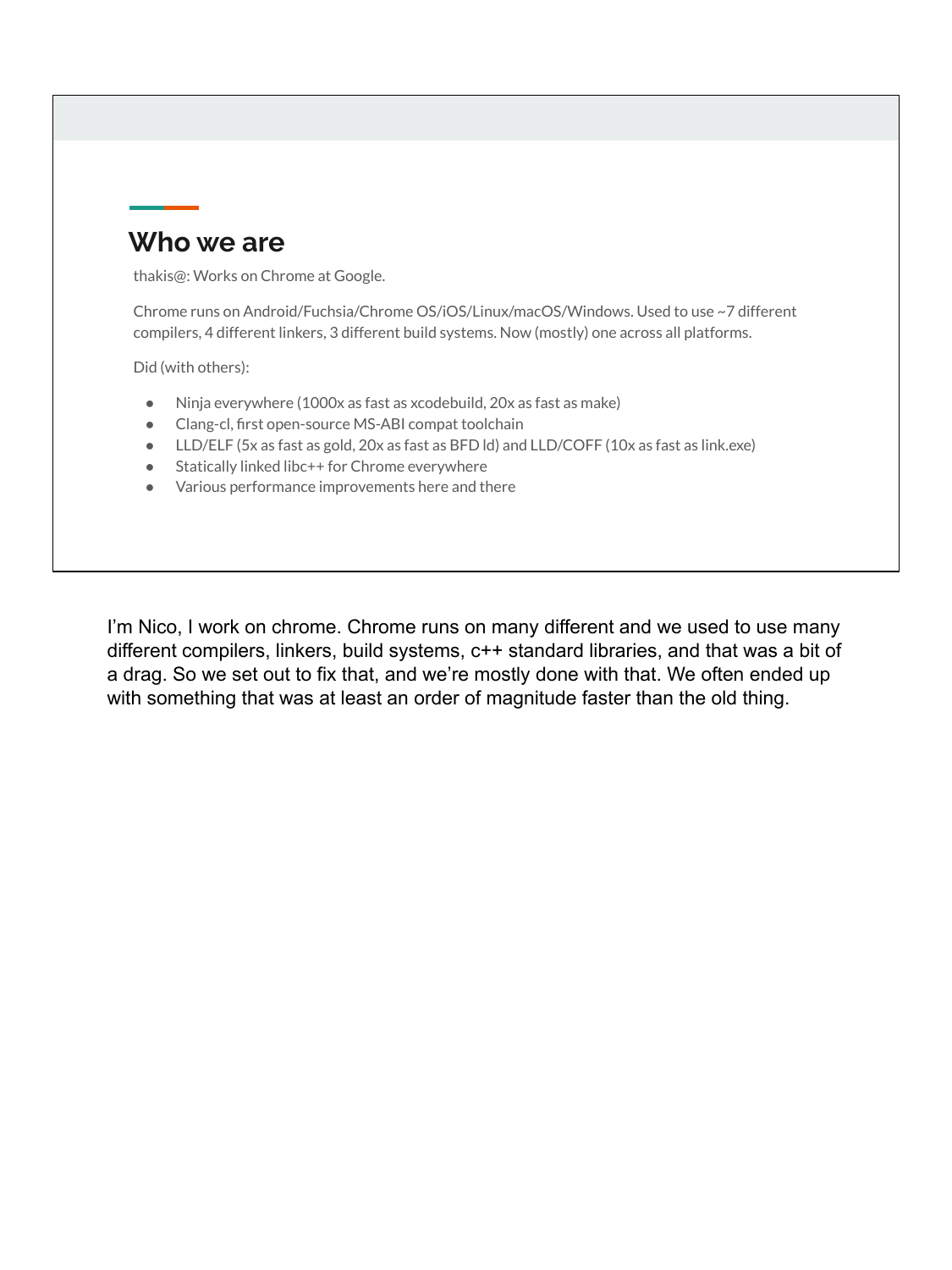# **What's lld**

#### Guiding principles:

- **Speed:** The main feature linker users care about
- **Adoptability:** Should be as easy as possible to incorporate it into existing build
- **Hackability:** We try to keep implementation simple and easy to understand
- How to use:
	- Either, directly invoke the linker: ld64.lld tries to be command-line compatible with ld64, should be close to a drop-in replacement
		- Non-Id64 flags --spelled-like-this instead of -like\_this to make difference clear
	- Via clang: clang -fuse-ld=lld calls lld instead of system linker

Lld is a linker. I won't tell you what a linker does. Lld makes a few assumptions: It thinks that speed and simplicity are important. (For that reason, it assumes that inputs are usually valid. It's not designed to be used as a library.)

Lld supports different flavors: Darwin, Visual Studio's link, elf, etc.

The COFF linker tries to be command-line compatible with link.exe, the linker in Visual Studio. The Mach-O version tries to be command-line compatible with ld64, the Xcode linker, etc. So you can use your existing build and just change which linker you call. Or just add `-fuse-ld=lld` to your ldflags. Really easy to try out.

Lld can link COFF and ELF and wasm and now also Mach-O binaries, but it's really several different linkers in one binary rather than a single linker. The ELF linker assumes ELF input files and ELF semantics, the COFF linkers assumes COFF, and the Mach-O linker assumes Mach-O. They each have their own symbol table and symbol classes, which means each port looks familiar to someone who knows that file format.

(There's an "old" lld design, and the "old" lld/mach-o port is the last remnant of that. We finally deleted that a few months ago.)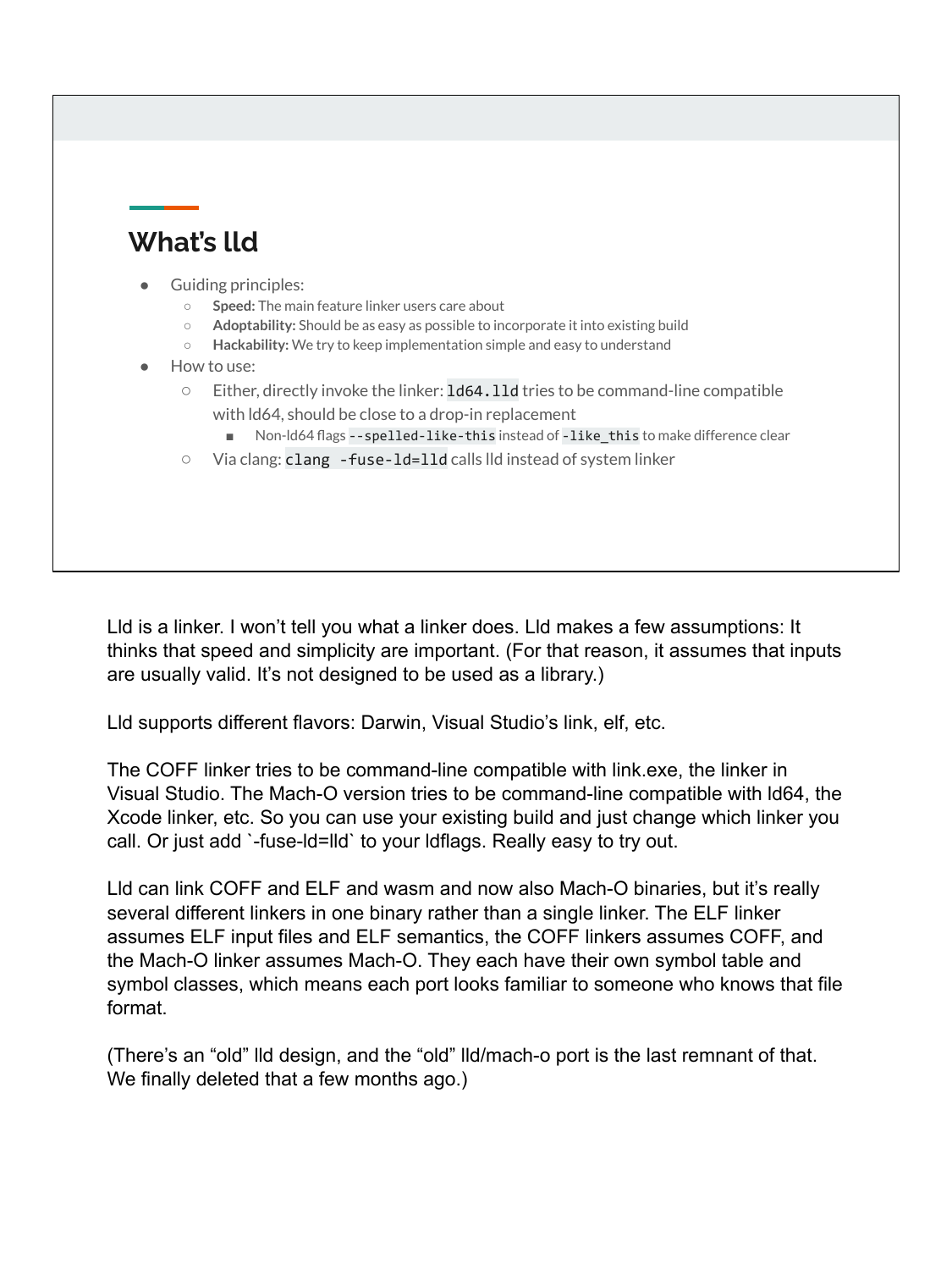# **ld64 is already good, so why a new linker?**

- Code in LLVM = > can fix bugs, update quickly. Can let clang depend on newest-version features
	- Hypothetical example: -fixit\_flag -lc++ "did you mean to call clang++ instead of clang"
	- Another example: Can emit \_\_addrsig for --icf=safe
- Simpler LTO setup: LLD can just link in LLVM, no bitcode version skew worry
- LLVM features: thin archives, colored diags, spell-checked args, etc
- LLD on other platforms much faster than system linker, suggesting that a similar architecture could help on macOS too

ld64 is the linker we've had the least problems with in chrome, by far. It's fast, it's stable, it's deterministic -- so why bother?

Main reason is integration with LLVM. We already build a bunch of LLVM binaries - clang, and lld on other platforms -- and deploy them several times a month.

So for us this makes it easy to to fix problems in the linker and then deploy the new version very quickly.

Since clang and lld can assume to be built from the same revision, this makes it easy to add features that straddle the compiler-linker boundary. Here are two examples.

Also nice for LTO.

And the usual LLVM niceties.

Coming back to speed for a bit: We thought ld64 was very fast. But: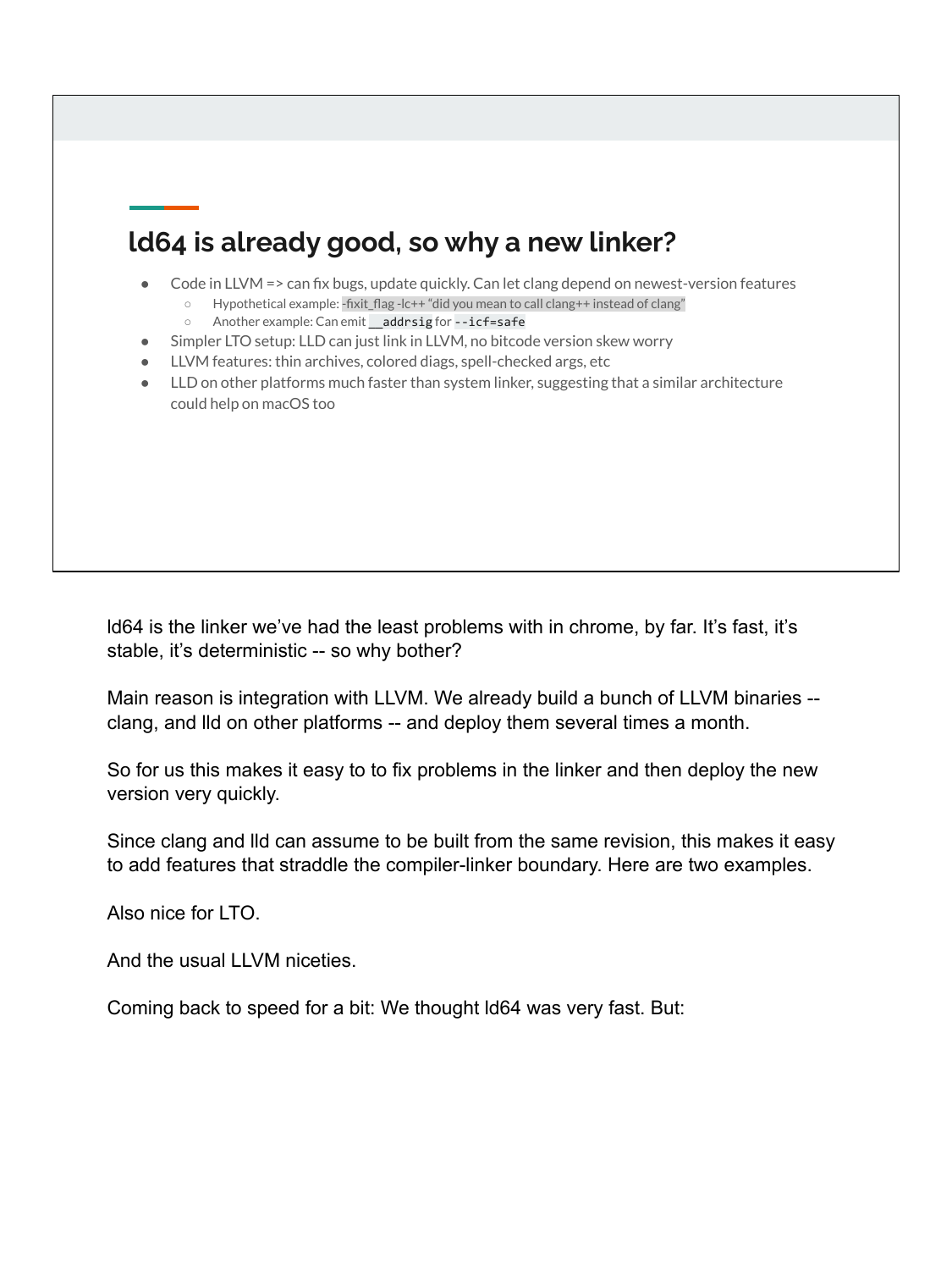

Lld is 3-4x as fast as ld64. Not the order of magnitude win we've seen elsewhere, but still pretty good!

Note: Chart is zero-based.

This is for linking browser\_tests, the biggest executable in chrome. This is on a busy bot with a mostly cold cache. Locally see 4x with warm cache for chrome. Less speedup for smaller binaries, but still noticeable. E.g. building check-lld which links a bunch of binaries goes through links noticeably faster.

Someone on my team reported that loading chrome into Instruments now takes 4 minutes instead of 10 minutes previously. I was both terrified and delighted to hear that. Some people are more patient than I am.

And haven't even optimized all that much yet.

V1 of chrome/mac's lld doc said "probably not faster" V2 said "faster for now, but might become slower as more stuff is implemented V3 says "faster" – not enough features missing to make lose that much perf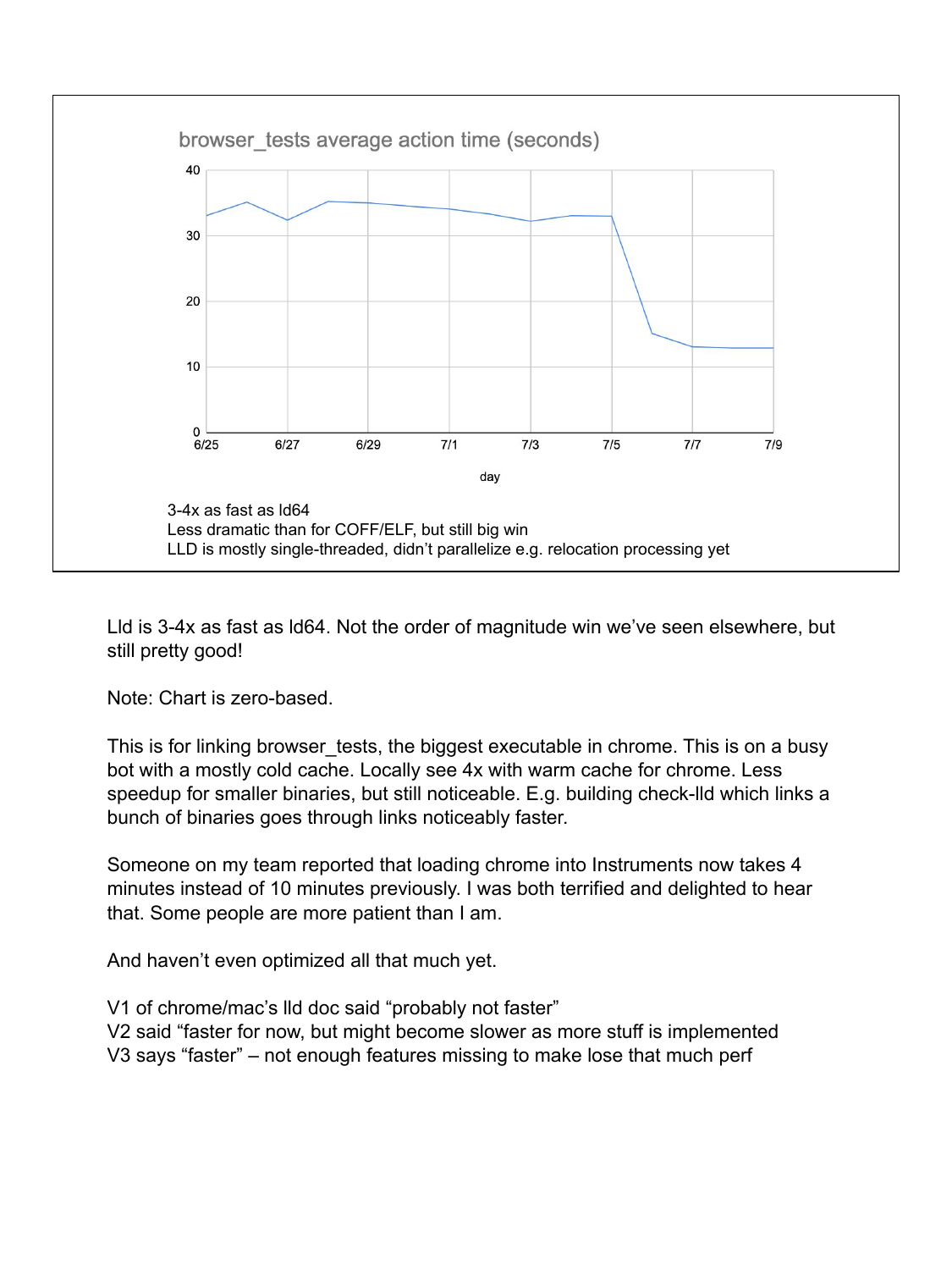

Numbers collected by Keith Smiley at Lyft.

These are debug builds.

(Zld is Michael Eisel's [fork](https://github.com/michaeleisel/zld) of ld64 that uses SwissTables for hash tables instead of STL, different hash functions, etc. "only meant for debug builds", aspirations for incremental linking. It is \_not\_ the Zig language's linker, which is also called zld.)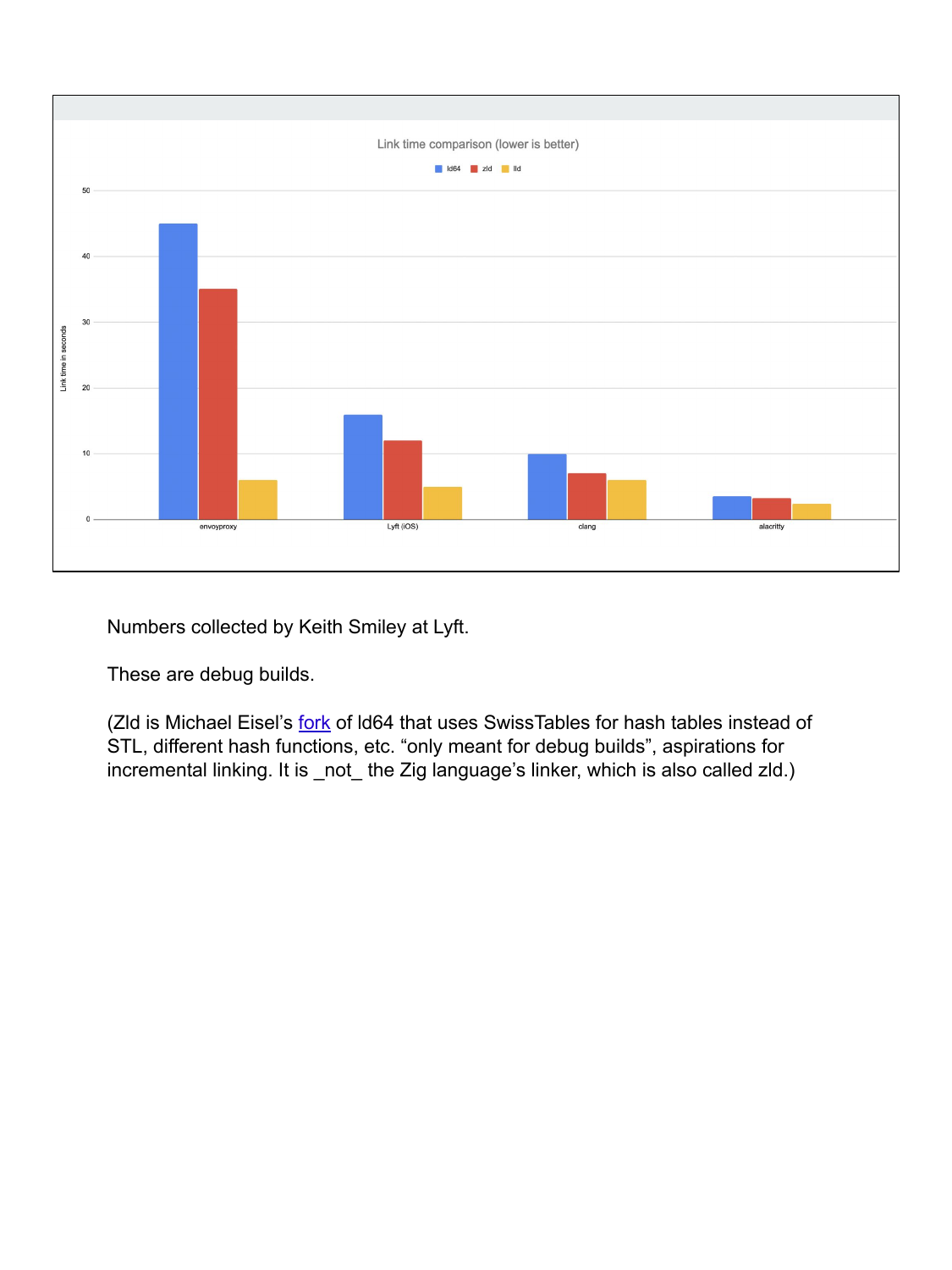| $\times$<br>About Version<br>© Chrome   chrome://version<br>$\leftarrow$<br>$\rightarrow$                                                                                                                                                                                                                                                                                                                                                                                                                                                                                                                                                                                                                                                                                                                                                                                                                                                                                                                 | $\checkmark$<br>$\equiv$ r<br>A                                            |
|-----------------------------------------------------------------------------------------------------------------------------------------------------------------------------------------------------------------------------------------------------------------------------------------------------------------------------------------------------------------------------------------------------------------------------------------------------------------------------------------------------------------------------------------------------------------------------------------------------------------------------------------------------------------------------------------------------------------------------------------------------------------------------------------------------------------------------------------------------------------------------------------------------------------------------------------------------------------------------------------------------------|----------------------------------------------------------------------------|
| Google Chrome: 93.0.4568.0 (Official Build) canary (arm64)<br>Revision: 7bd42e29ee58264ba583bf9e0ef630d067f7b428-refs/branch-<br>$heads/45680\{#1\}$<br>OS: macOS Version 11.4 (Build 20F71)<br>JavaScript: v8 9.3.293<br>User Agent: Mozilla/5.0 (Macintosh; Intel Mac OS X 10 15 7)<br>AppleWebKit/537.36 (KHTML, like Gecko)<br>Chrome/93.0.4568.0 Safari/537.36<br>Command Line: / Applications/Google Chrome<br>Canary.app/Contents/MacOS/Google Chrome Canary --<br>origin-trial-disabled-<br>features=SecurePaymentConfirmation --flag-switches-<br>begin --flag-switches-end<br>Executable Path: / Applications/Google Chrome<br>Canary.app/Contents/MacOS/Google Chrome Canary<br>Profile Path: /Users/thakis/Library/Application Support/Google/Chrome<br>Canary/Default<br>Linker: 11d<br>Variations: b6475336-2f8627cd<br>7e184ca7-f23dldea<br>90a7075b-ca7d8d80<br>1fa5b2f3-142e91a2<br>59b6f412-11f108a5<br>60d4b352-ea9f648f<br>273268f8-fcbb2fe9<br>eddd0d82-49bdb8da<br>da89714-902b41dd | chrome<br>Google LLC<br>Copyright 2021 Google LLC. All<br>rights reserved. |

Chrome builds, all tests build, all tests pass. Chrome 95+ (late 2021) linked with lld. Default linker for Chrome/Mac.

Performance seems comparable. Binary size with ICF turned on is 8 MB / 3.3% smaller.

Shipped to stable in m95.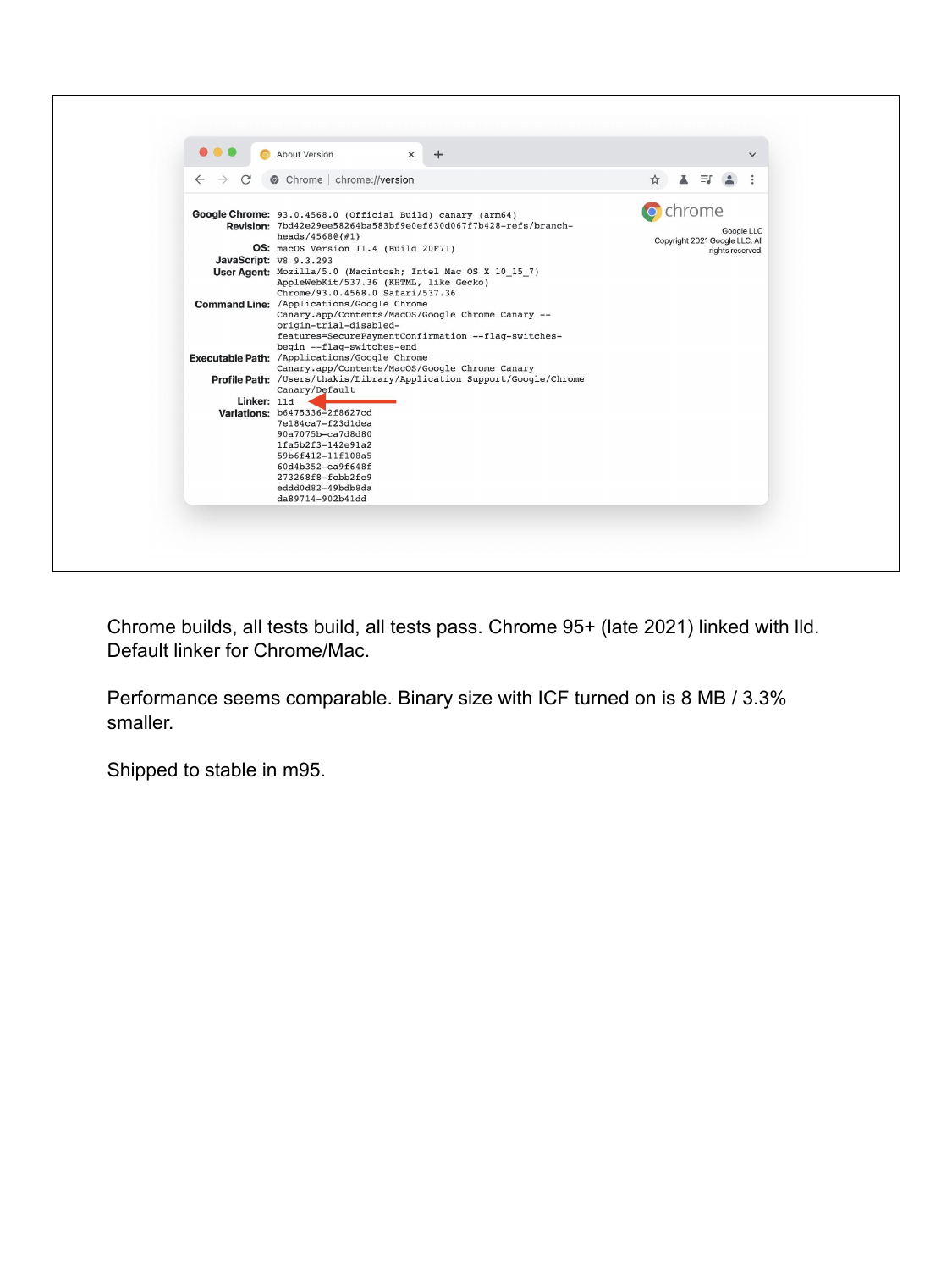

ThinLTO shipped in m99 (early 2022).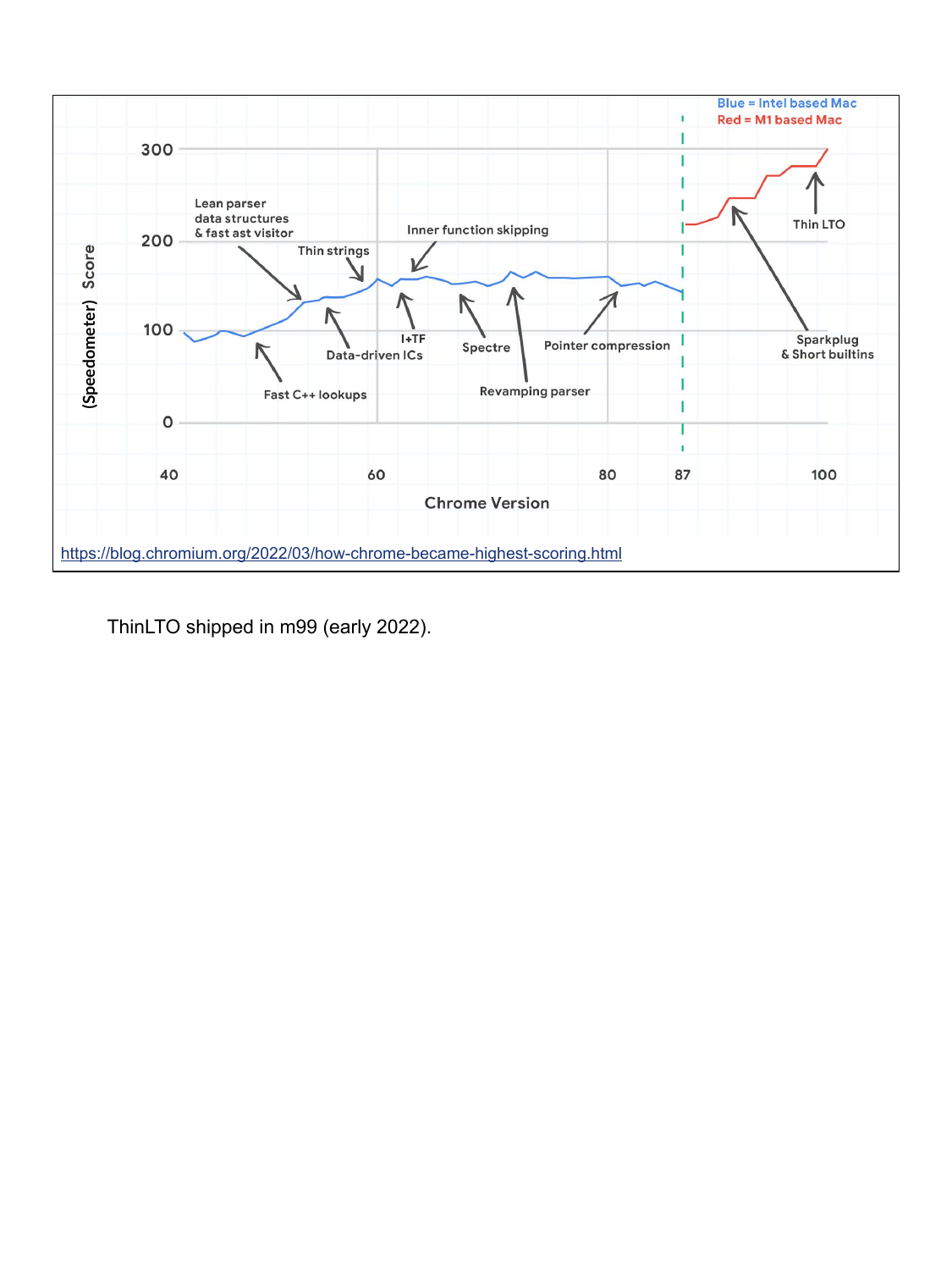# **Status of LLD Adoption**

- @ Google: Chrome uses it in production. YouTube and Maps are about to roll it out for internal development builds
- @ Meta: Used for development builds of iOS apps
- @ Lyft:
	- Used for development builds of iOS apps
	- Also looking to use it for builds of the Envoy proxy
- <Your project here>

Who's using this?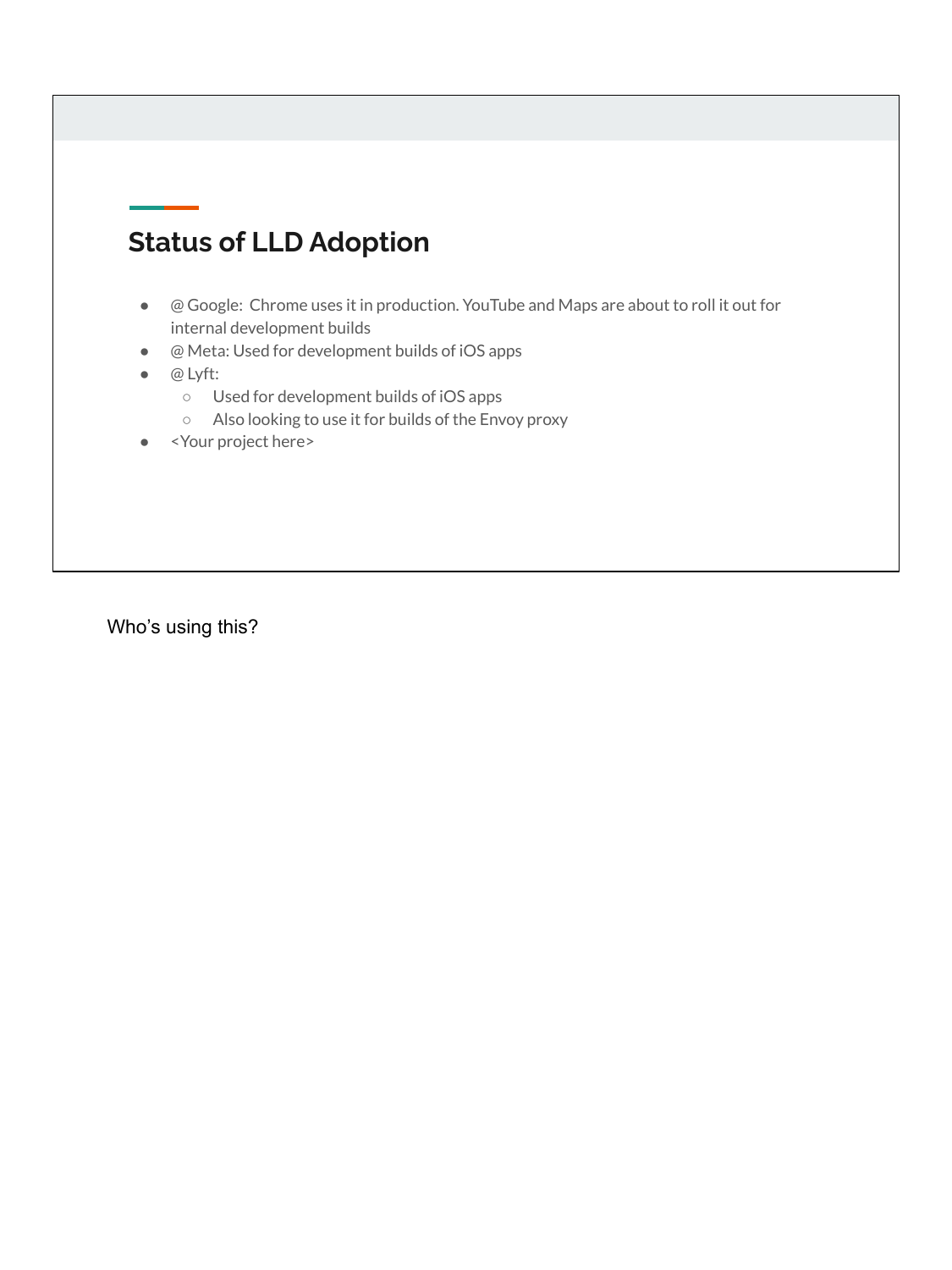### **Design overview**

- lld is a collection of linkers
	- Largely separate codebases, but similar architecture
- COFF/ELF/Mach-O are so different in file format, section semantics, relocations that code sharing isn't worth the cost of abstracting the shared bits
- Some code sharing via 11d/Common, but not much

Thanks Nico. Now, I'll give a high level overview of the design.

Code-wise, LLD is a collection of three largely separate linkers. The reason is that the COFF, ELF, and Mach-O formats have \*so\* many differences that most code sharing isn't worth it. All we share is basic utility code.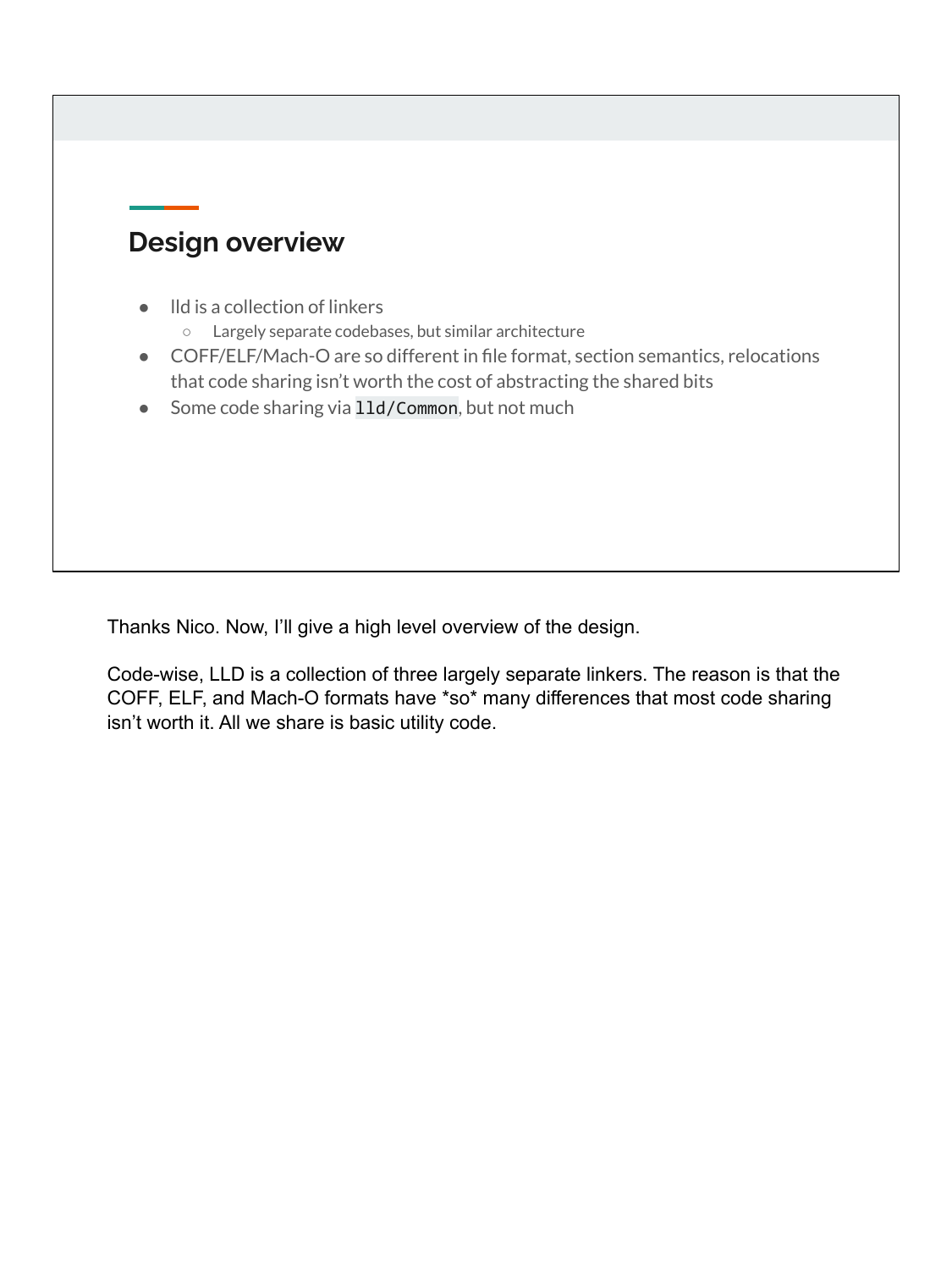| <b>Format differences</b> |
|---------------------------|
|---------------------------|

|                                                                | COFF                                                                                                  | FLF.                                                                            | Mach-O                                                         |
|----------------------------------------------------------------|-------------------------------------------------------------------------------------------------------|---------------------------------------------------------------------------------|----------------------------------------------------------------|
| Related symbols<br>(function-local statics,<br>$LSDAs, \ldots$ | Very flexible COMDAT<br>sections                                                                      | <b>COMDAT</b> sections                                                          | Weak coalesced symbols +<br>live support                       |
| Dead code stripping                                            | COMDAT per symbol via /Gy<br>(functions; default-on for inline<br>functions), /Gw (data);<br>/OPT:REF | Section per symbol via<br>-ffunction-sections<br>-fdata-sections; --gc-sections | subsections via symbols (+<br>cstring hack); -dead_strip       |
| Cross-SO unique weak<br>function addresses                     | No (IAT/EAT)                                                                                          | <b>Yes</b>                                                                      | Yes (two-level namespace,<br>special non-lazy weak<br>opcodes) |
| so import libraries.                                           | Special lib files                                                                                     | No, link against so $($                                                         | .tbd                                                           |
| Etc etc etc                                                    | (resource sections, foo\$bar)<br>names, $PDBs$ , )                                                    | (Bsymbolic,<br>-fno-unique-section-names,<br>$\ldots$                           | (Umbrellas, compact unwind,<br>)                               |

Here is a truncated list of all the differences between the formats. Don't worry, I know there's a lot on this slide, but I'm not going to dive into each of them. I just want to underscore how difficult it would be to have a common abstraction over all these differences.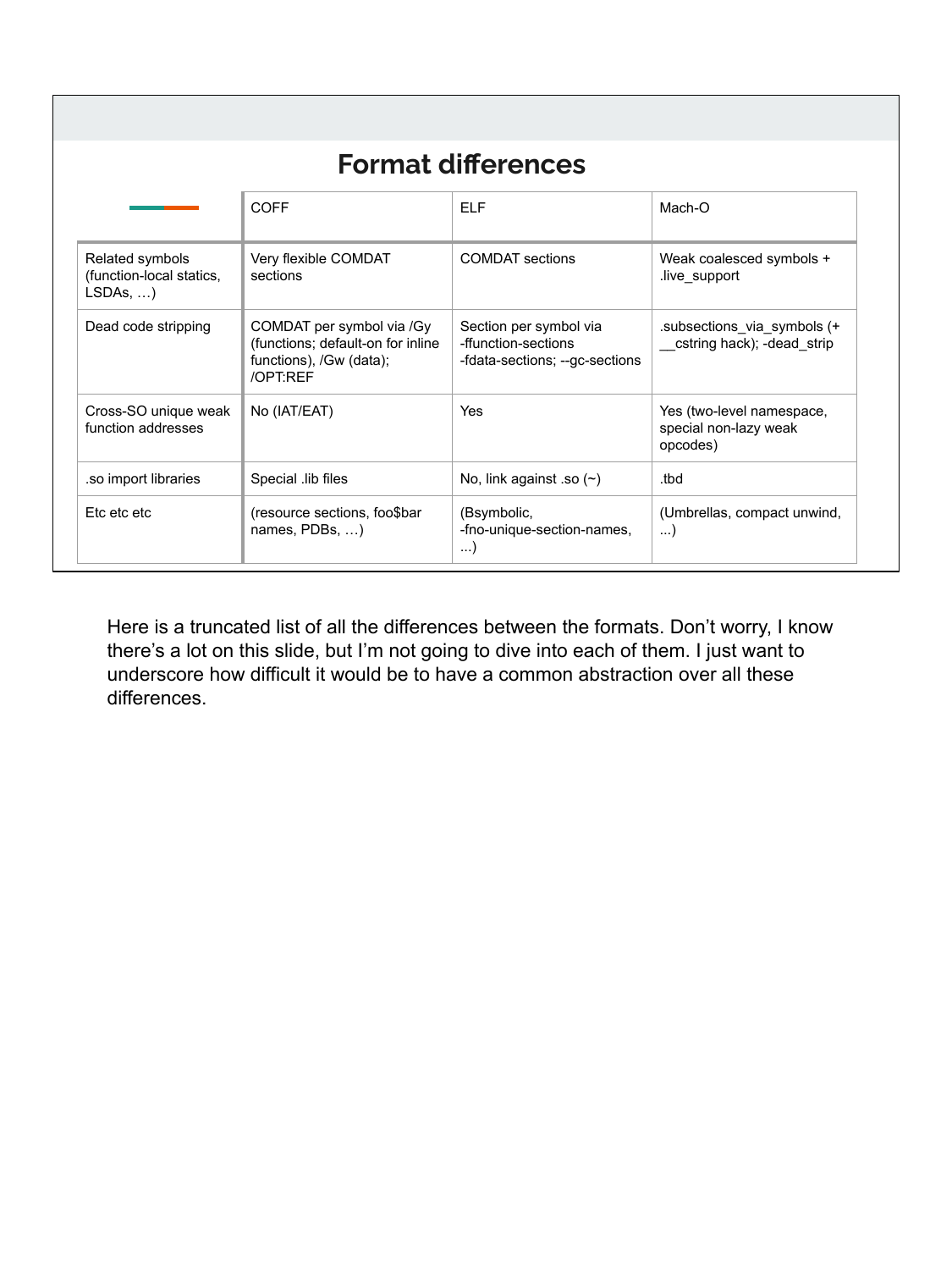### **Design overview**

- Concretion over abstraction
- Most internal structs have the same names as their counterparts in the Mach-O format

The bottom line is that LLD has chosen to favor concretion over abstraction. This means less indirection, less marshaling of data, and therefore, better linker performance.

Additionally, most of our internal data structures have the same names as their counterparts in the Mach-O file format. This ties back to our goal of hackability: someone familiar with the file format but not the LLD codebase should nonetheless be able to ramp up quickly.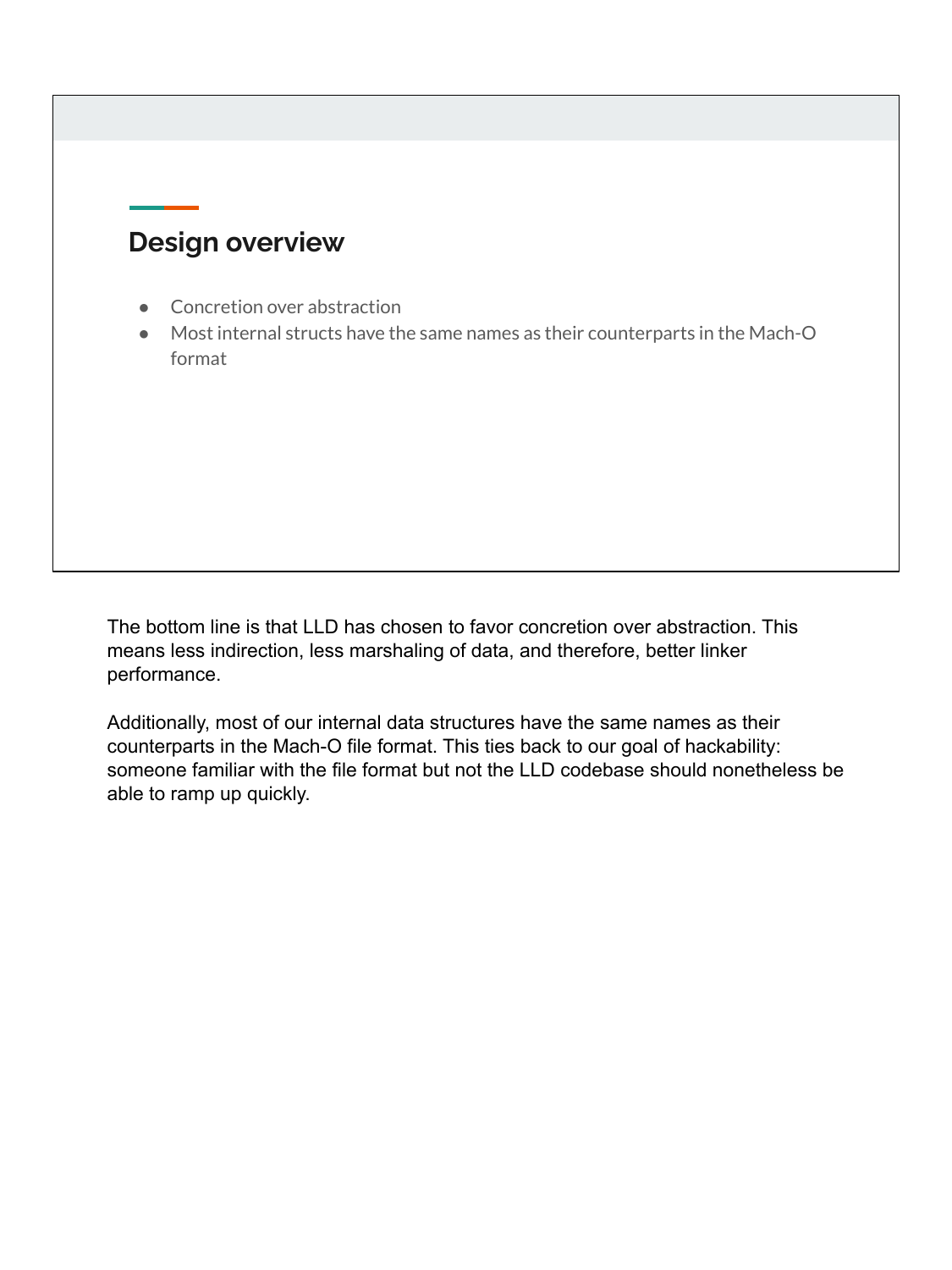|                                  | <b>Linker Steps</b>                                                                                                                                                                                                                                                                                                                                                                     |  |
|----------------------------------|-----------------------------------------------------------------------------------------------------------------------------------------------------------------------------------------------------------------------------------------------------------------------------------------------------------------------------------------------------------------------------------------|--|
| 1.<br>2.<br>3.<br>4.<br>5.<br>6. | mmap input files<br>Convert bitcode files (if any) into object files via LTO-<br>Split sections into subsections along symbol boundaries<br>Add symbols to symbol table<br>Parallelized<br>Dead-strip, $ICF \leq$<br>Write<br>Generate output sections from inputs<br>a.<br>Generate dynamic loader info $\leq$<br>b.<br>Write sections to output file while applying relocations<br>C. |  |

Next, I want to talk about some quirks of the Mach-O format, but first, let me give you an overview of the linker's operations to show you how things fit together.

The operation of the linker can be roughly broken down into these six steps. First, we read in our inputs and perform LTO. Then, we split each object file's sections along symbol boundaries; this splitting is something unique to the Mach-O format, and I will speak more about that shortly.

The fourth step is to perform symbol resolution, where we load various files from archives to satisfy our symbol references.

Assuming we've resolved all symbol references successfully, we now have enough information to emit a working binary. However, for release builds, we want to make sure the binary we emit is as small as possible. So we follow up by performing the linker's two most important optimizations: stripping dead code and identical code folding, or ICF for short.

Finally we write our output binary.

#### CLICK

Now as you can see, we've only parallelized some of these steps. Most, if not all, of the others can be parallelized too, so there's definitely quite a lot more performance juice left to be squeezed.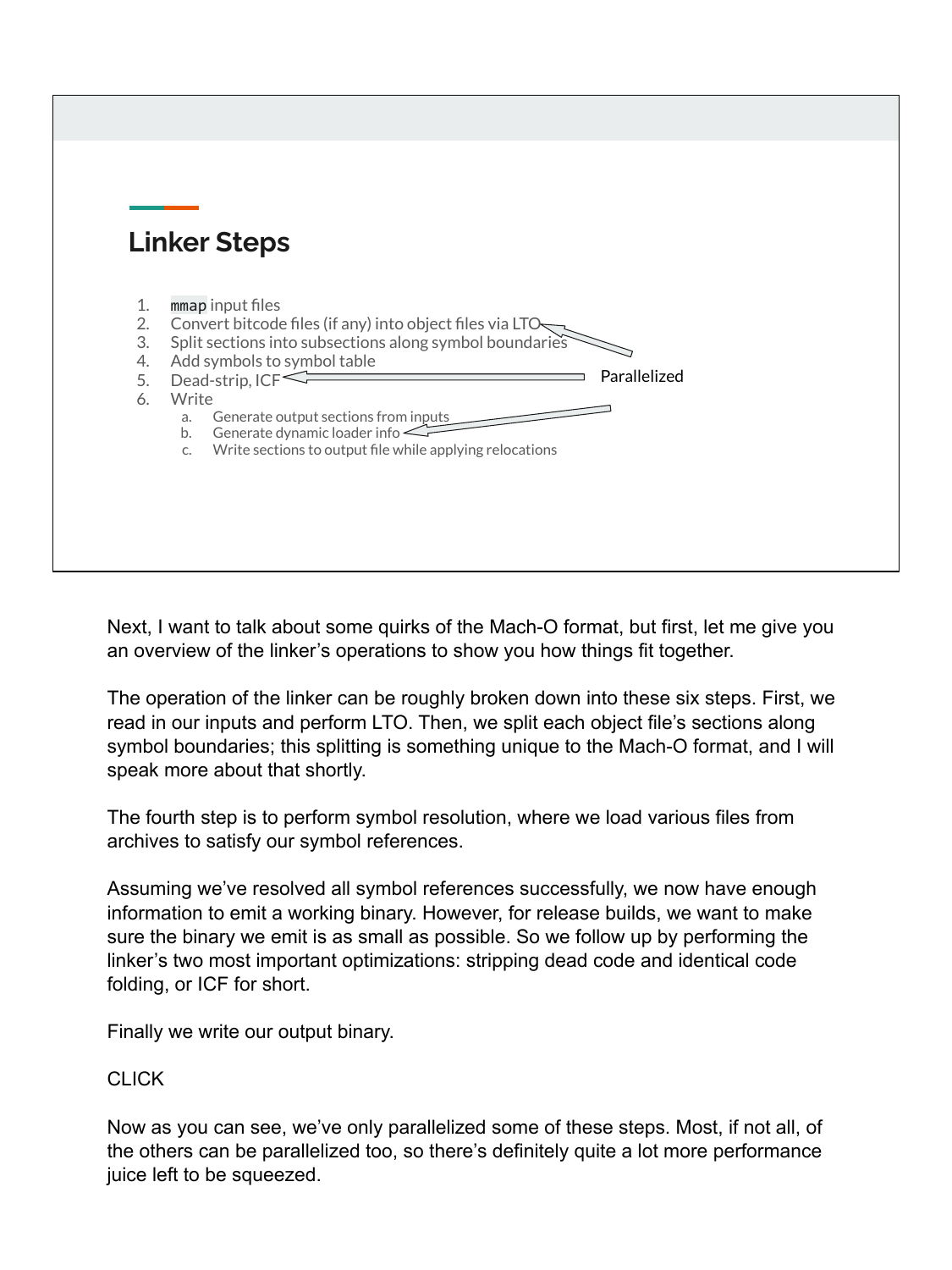# **Mach-O specific quirks and challenges**

- 1. .subsections\_via\_symbols a directive present in almost all Mach-O files
- 2. Embedded addends & ICF

Now that you have a sense of what the linker does, let me dive into two of Mach-O's format-specific quirks.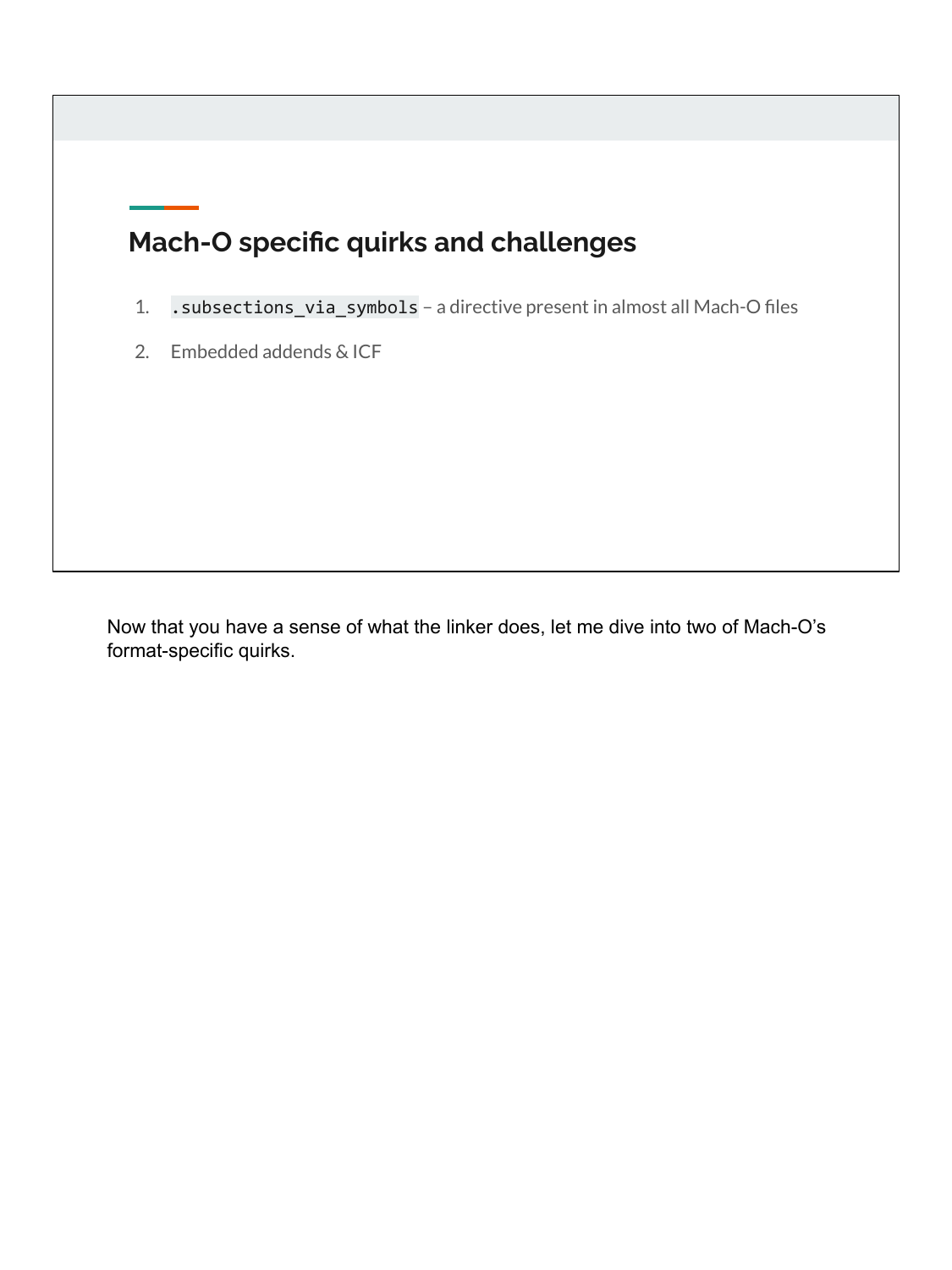# **Optimizing .subsections\_via\_symbols**

- LLD splits each section into subsections at symbol boundaries
- Each subsection acts semantically like a section
- However, all subsections from a given section have the same name & flags
- Preserving this sharing instead of copying the common data brings a 2.5% speedup
- Unique advantage of Mach-O format vs ELF's -ffunction-sections

```
.subsections_via_symbols
.section __TEXT, text
_foo:
  …
  retq
.section __TEXT,__text
_bar:
  …
  retq
.section __TEXT,__text
_baz:
   …
   retq
```
.subsections\_via\_symbols is a Mach-O specific directive that tells the linker it can break a section along symbol boundaries. Roughly speaking, it means that each function ends up in its own section. On the right, we have an assembly snippet containing three different symbols. The subsections\_via\_symbols directive causes the linker to implicitly insert each one into its own section, like so: CLICK

This allows us to optimize functions piecemeal: we can remove a function if it is dead, merge two identical functions, etc. Without this directive, we would only be able to remove a function if all the other functions in the same section were also dead, which almost never happens in practice.

In our initial implementation of this feature, we created a new section struct for every subsection, copying all the section metadata each time. Later we improved this by having each subsection share a common metadata struct. The memory / copying savings from this gave us a 2.5% speedup.

.subsections\_via\_symbols is truly one of the unique advantages of the Mach-O format; ELF does not have this feature, and so is forced to emulate it at the compiler level using the `-ffunction-sections` flag, which explicitly creates a new section for each function symbol. But that results in more object file data for the linker to ingest.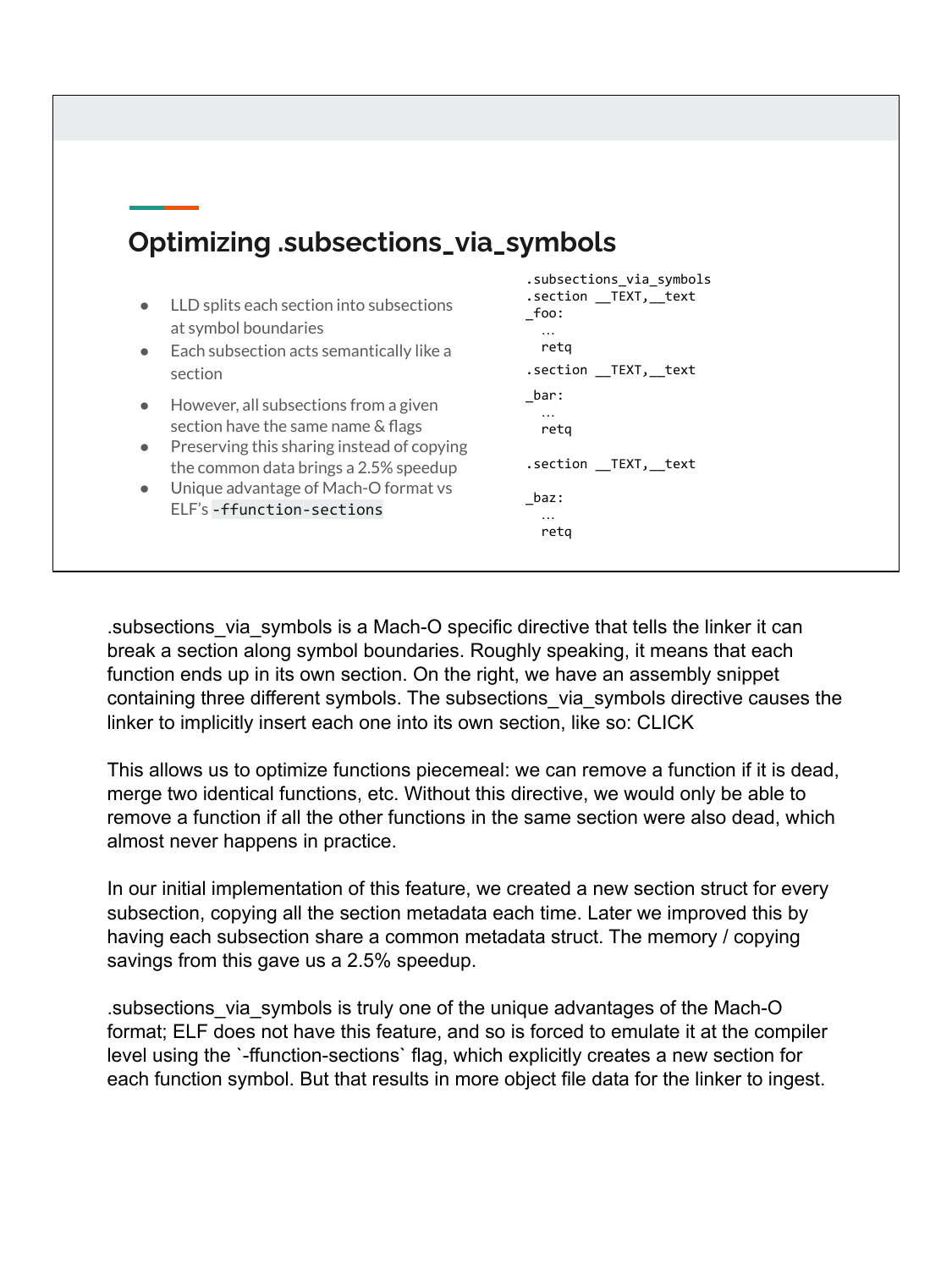# **Optimizing .subsections\_via\_symbols**

- **Each section has a list of relocations**
- Each relocation must be assigned to the corresponding subsection
- Mach-O format allows for list to be in any order => binary search over all subsections required, O(relocations \* log subsections)
- However, 11vm-mc always emits relocations in address order => assignment to subsection can be done in O(relocations)
- 2.3% speedup!
- But... 1d -r does not emit sorted relocations. Fallback code path still required

Another clever optimization we did involves the assignment of relocations to their respective subsections.

Each section has an associated list of relocations. When we split that section up, we end up with a list of subsections sorted by address. However, we have no such ordering guarantees for the list of relocations. Therefore, our initial implementation performed a binary search over all subsections for every given relocation.

Later on, however, I noticed that MC \*always\* emits relocations in address order. Thus, in practice, we can perform relocation assignment in O(N) time. Making this change gave us another 2.3% speedup!

However… ld dash R does not emit sorted relocations, so a fallback to the binary search code path is still required.

Now you may be wondering, what is ld dash R? That is what I'm going to talk about next.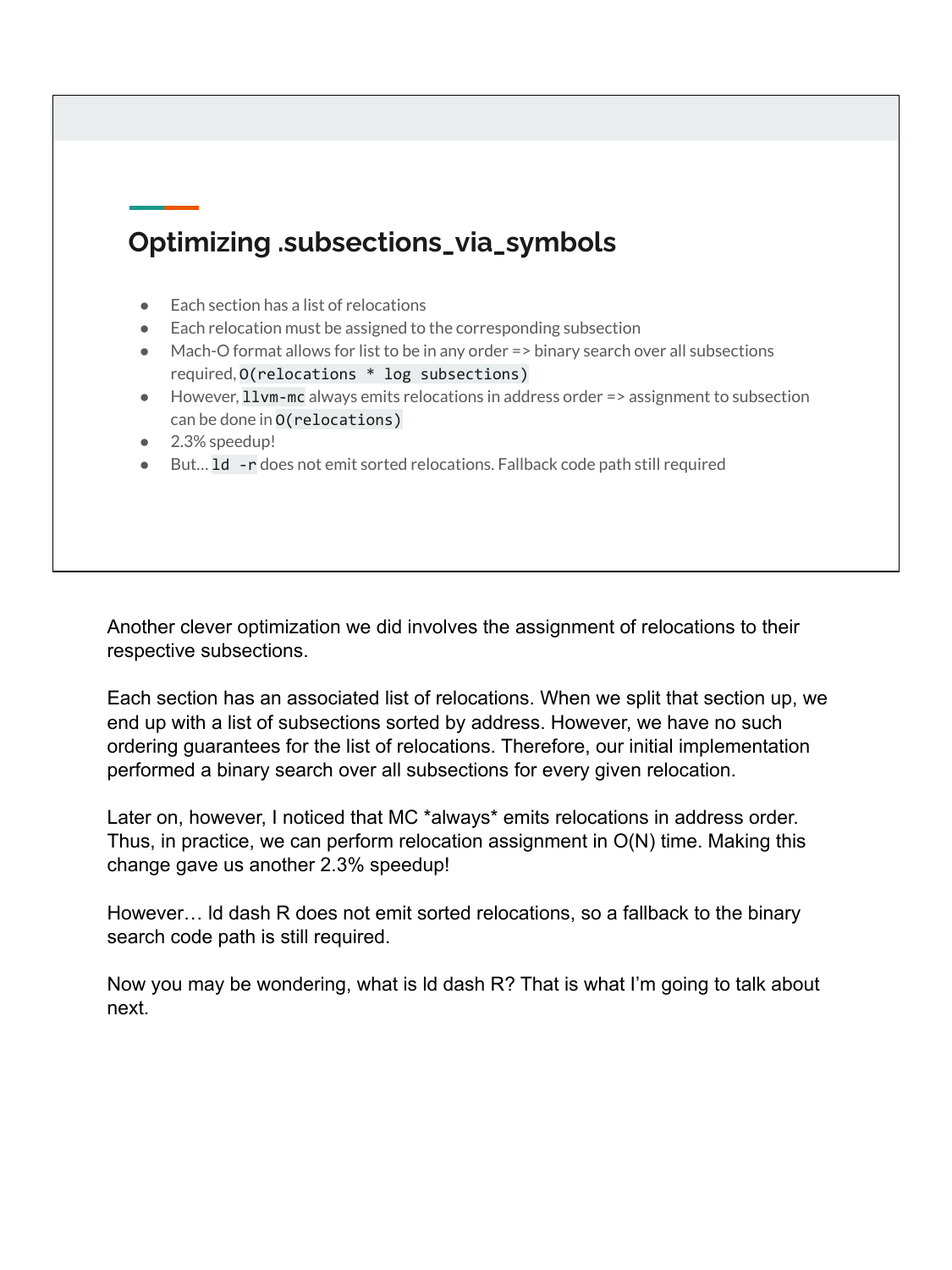### **ld -r**

- Consumes object files, outputs single object file
- Several subtle differences in its output vs 11vm-mc's, requiring additional code paths in LLD
- Cannot avoid supporting **1d** r because
	- LLD does not yet support -r
	- Even if we did, ld -r is often used by third-party libraries

The -r flag tells the linker to consume several object files and combine them into a single output object file, which can of course be used as input into another link step. As you might expect, it's typically used to package libraries. Unfortunately, ld64's -r output has several subtle differences compared to MC's. As a result, LLD has to use several additional code paths to handle ld64's quirks.

We would love to drop this support at some point, but it probably won't happen any time soon. First, LLD itself does not yet support dash R. And \*even\* if we did, LD dash R's output is often encountered when importing third-party libraries whose builds the user doesn't control.

All that said, we would love to discuss some of these differences with Apple linker folks. Perhaps they can be resolved in a future version of ld64, enabling us to further simplify our code.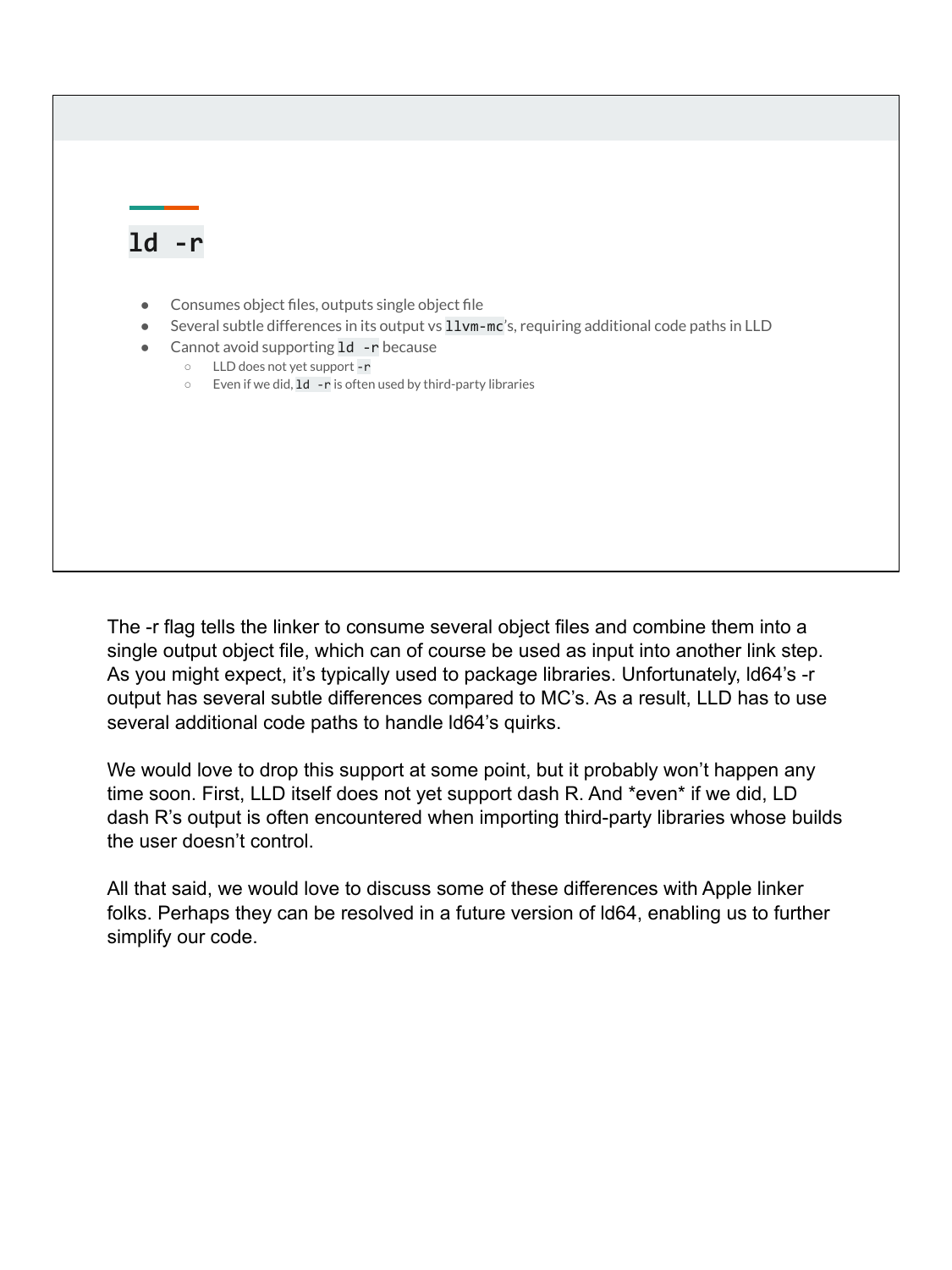# **Identical Code Folding (ICF)**

- Deduplicates identical function (section) bodies, as well as read-only data
- Compares section contents as well as the relocations for each section
- … but comparing section contents is complicated

Next, I would like to talk about the challenges we've faced with identical code folding. To recap, here's a brief description of what ICF does. I'm not going into details about the algorithm, but the core idea is that we compare section contents and relocations to determine which sections are identical.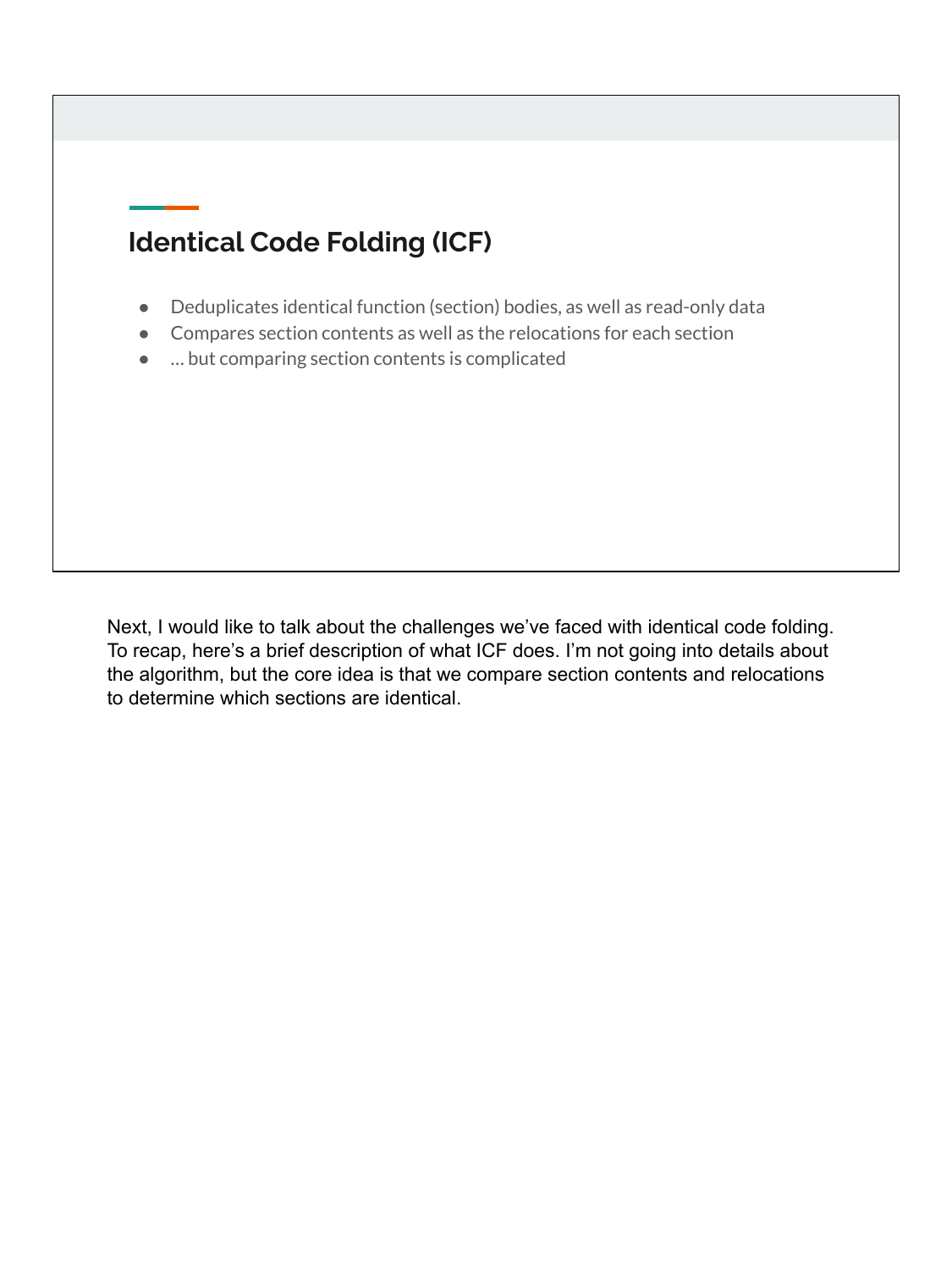

What complicates ICF is the fact that relocation data may be embedded in the section contents. Let me illustrate with an example. In the code snippet below, we have two functions foo and bar, and two more functions that reference them. We can see that if foo and bar are identical, then refs\_foo and refs\_bar must also be identical, and ICF should be able to merge them.

However, let us see what happens when we run this code through MC. We get the object file on the right. Refs\_foo and refs\_bar each have an associated relocation. However, the relocation structs themselves don't contain the addresses of foo and bar. Instead, these addresses are stored in the section data as embedded addends. Since bar is at address 0x10, refs\_bar has that as its embedded addend.

As a result, if we naively compare the section contents, we will incorrectly conclude that refs\_foo and refs\_bar can never be identical.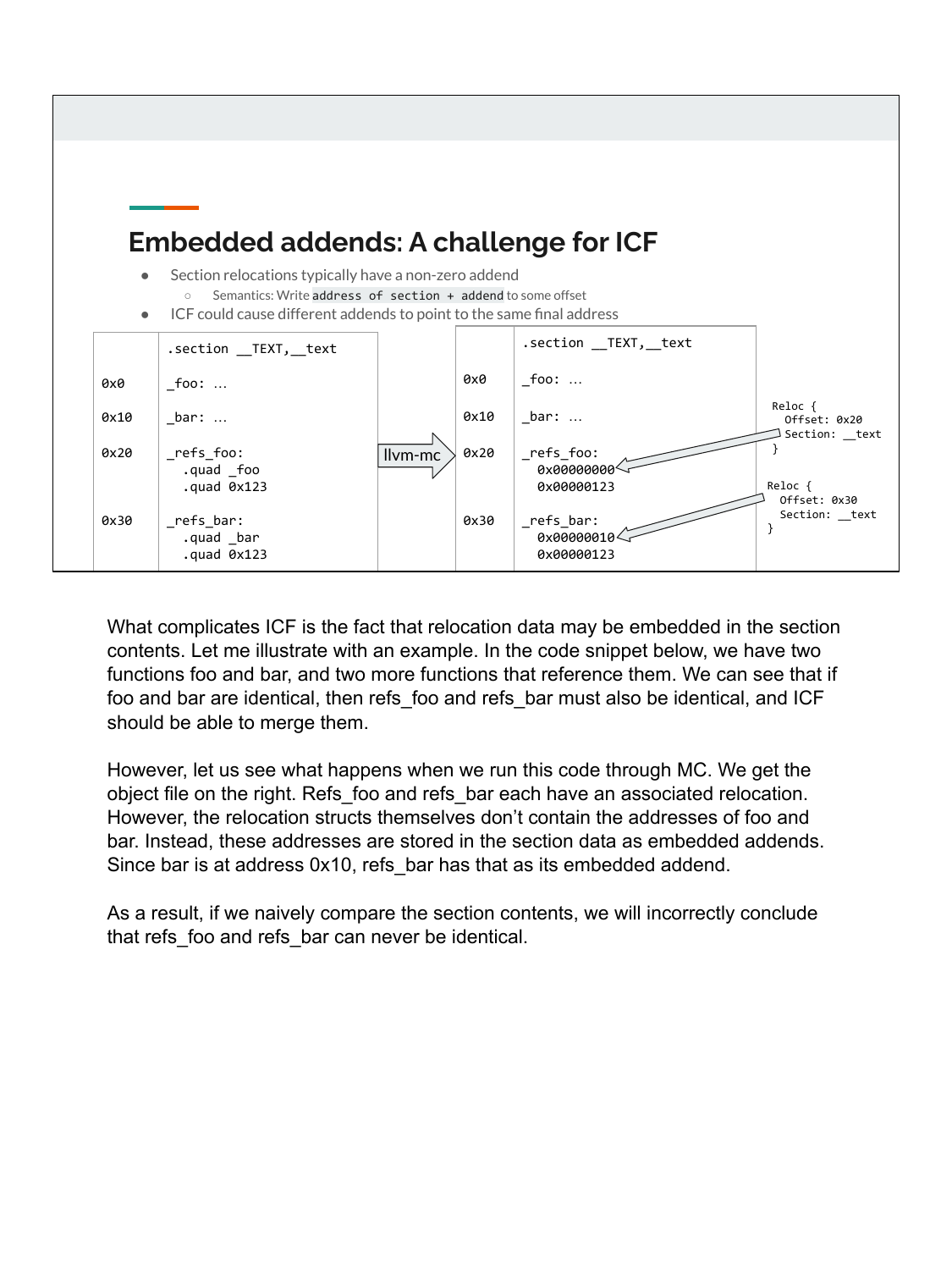# **Embedded addends: A challenge for ICF**

- Even if foo and bar were identical, refs foo and refs bar have different contents
- We would like to overwrite the embedded addends with zeroes, but 11vm:: MemoryBuffer only exposes a read-only interface (backed by mmap)
- Could use MAP\_PRIVATE to enable copy-on-write, but that's a massive change to MemoryBuffer as well as slow
- Solution: Only copy the sections that we know have a lot of embedded addends that impede ICF ○ \_\_compact\_unwind
	- \_\_objc\_classrefs
- ELF has the RELA relocation format that avoids embedded addends entirely, perhaps we could incorporate that in a future Mach-O format?

So how can we work around this problem? Well, we could extract the embedded addends into a separate structure, and overwrite their locations in the section data with zeroes. That would allow us to compare section data without worrying about the differences in addends. However, there are two catches to this: first, the MemoryBuffer API only exposes a read-only interface backed by mmap. We could modify it to use copy-on-write instead, but we would still incur a significant performance overhead.

Our solution to this was to copy just the sections for which we know have a lot of embedded addends that impede ICF. This gives us the most bang for our [performance] buck, so to speak. While this works well enough, perhaps we should look to ELF for a nicer long-term solution. ELF has the RELA relocation format that avoids embedded addends entirely. If Apple engineers are willing, perhaps we could use a similar approach in a future Mach-O format.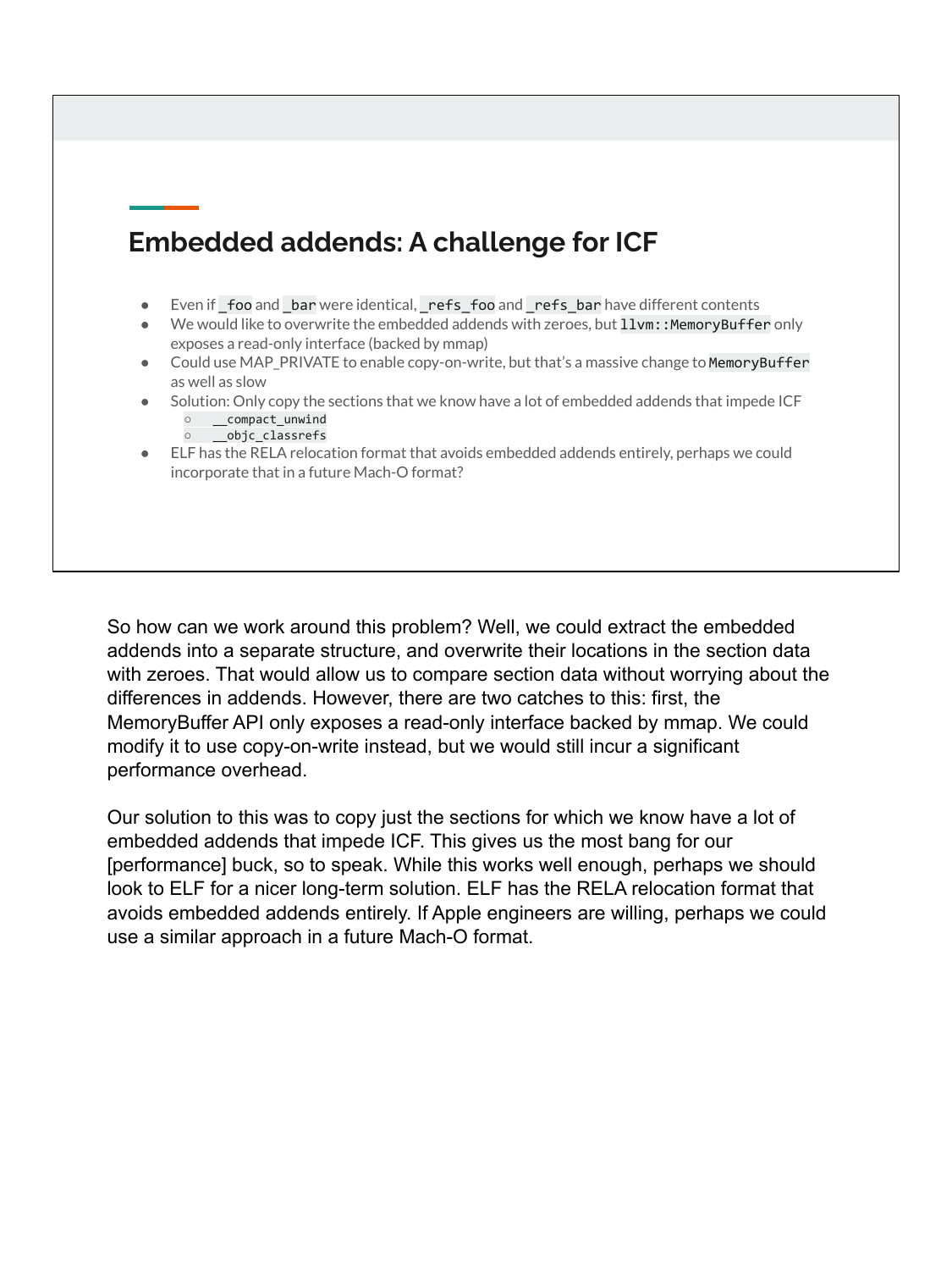### **What's Missing**

- Chained fixups (for  $iOS \ge 15$ )
- Long tail of the more exotic command-line flags
- 32-bit (do you *really* want that; "opportunity to say goodbye to obsolete cruft")
- ObjC link-time V2 upgrade (see "32-bit"), other ObjC optimizations
- Better ThinLTO symbol internalization
- Linker optimization hints (.loh)
- $\bullet$  -r

Alright, having talked about all the things LLD can do, let me talk about some things it can't.

Here's a brief list of some ld64 features that we know are lacking in LLD. In general, we haven't prioritized them because they are either for target platforms that are too new or too old.

For instance, chained fixups are a more compact way of encoding fixups, but they can only be used if you are targeting a minimum iOS version of 15. We'll eventually want to support this, of course.

On the other hand, features that are only needed for old target platforms may never be supported. A prime example is 32-bit x86 support. The code complexity it would add just doesn't seem worth it.